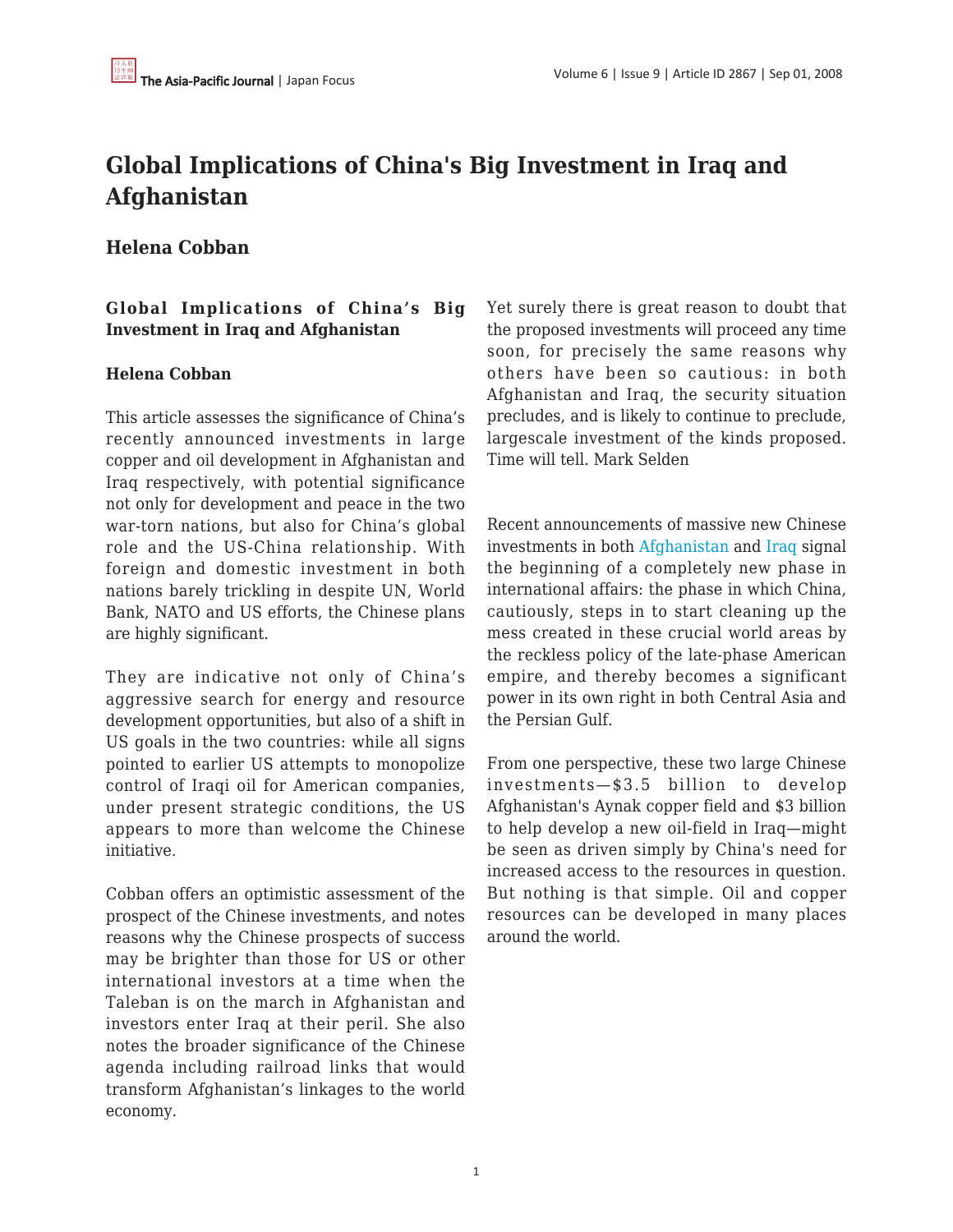

**Afghan valley site of copper deposits**

By making massive investments in these two countries China is also signaling that when the international community becomes involved—as certainly, sooner or later, it must—in the search for a broad and effective resolution of the thorny challenges these countries pose, Beijing will be occupying a substantial seat at that table.

It is difficult to determine what proportion of the new external investment in each of these two countries, these Chinese deals represent. What is certain is that there hasn't been much external investment on any similar scale, in either of them.

Regarding Afghanistan, in this March 2008 [study](http://www.oxfam.org.uk/resources/policy/debt_aid/downloads/aid_effectiveness_afghanistan.pdf) Oxfam's Matt Waldman wrote (p.3) that since 2001, "Just \$15 billion in aid has so far been spent, of which it is estimated a staggering 40% has returned to donor countries in corporate profits and consultant salaries." So over seven years, about \$9 billion in external non-military aid of all kinds-- relief, reconstruction, and 'development'-- has ended up being disbursed inside the country. That's about \$1.29 billion per year.

Interestingly, the table on p.27 indicates that China has disbursed \$41 million of official development aid in that period, and has pledged to disburse a further \$84.15 million by February 2011. Compared with all those figures, for China to sink \$3.5 billion into development of the copper field—and the associated power plant and rail line—will be

#### HUGE.

How much of the \$3.5 billion will go into paying and training Afghan workers, and buying goods from Afghan sub-contractors—and thereby, help to stimulate the Afghan economy directly, long before the first copper ingot is pressed? This is a crucial question, that I hope the Chinese get right. (In many places where China does development projects, they do them on a turnkey basis that by all accounts is incredibly impressive and efficient, but does almost nothing to provide livelihoods and training to indigenes of the countries concerned.)

In Iraq, the general picture—and the associated concerns about the design and local economic effects of the project—are broadly similar. However, since Iraq already has a massive labor-pool of highly trained oil technicians, engineers, and administrators, the training needs will be completely different; the livelihood-provision needs are, however, equally important.



**The Chinese oil service contract renegotiated a 1997 deal**

Information about external investments of all kinds in non-military projects in Iraq is also difficult to quantify. However, the "International Reconstruction Fund Facility for Iraq" [reports](http://www.irffi.org/WBSITE/EXTERNAL/IRFFI/0,,menuPK:64168276~pagePK:64168245~piPK:64168275~theSitePK:491458,00.html) that "So far 25 donors have committed about \$1.84 billion to the Facility." IRFFI, as it is known, is a collaboration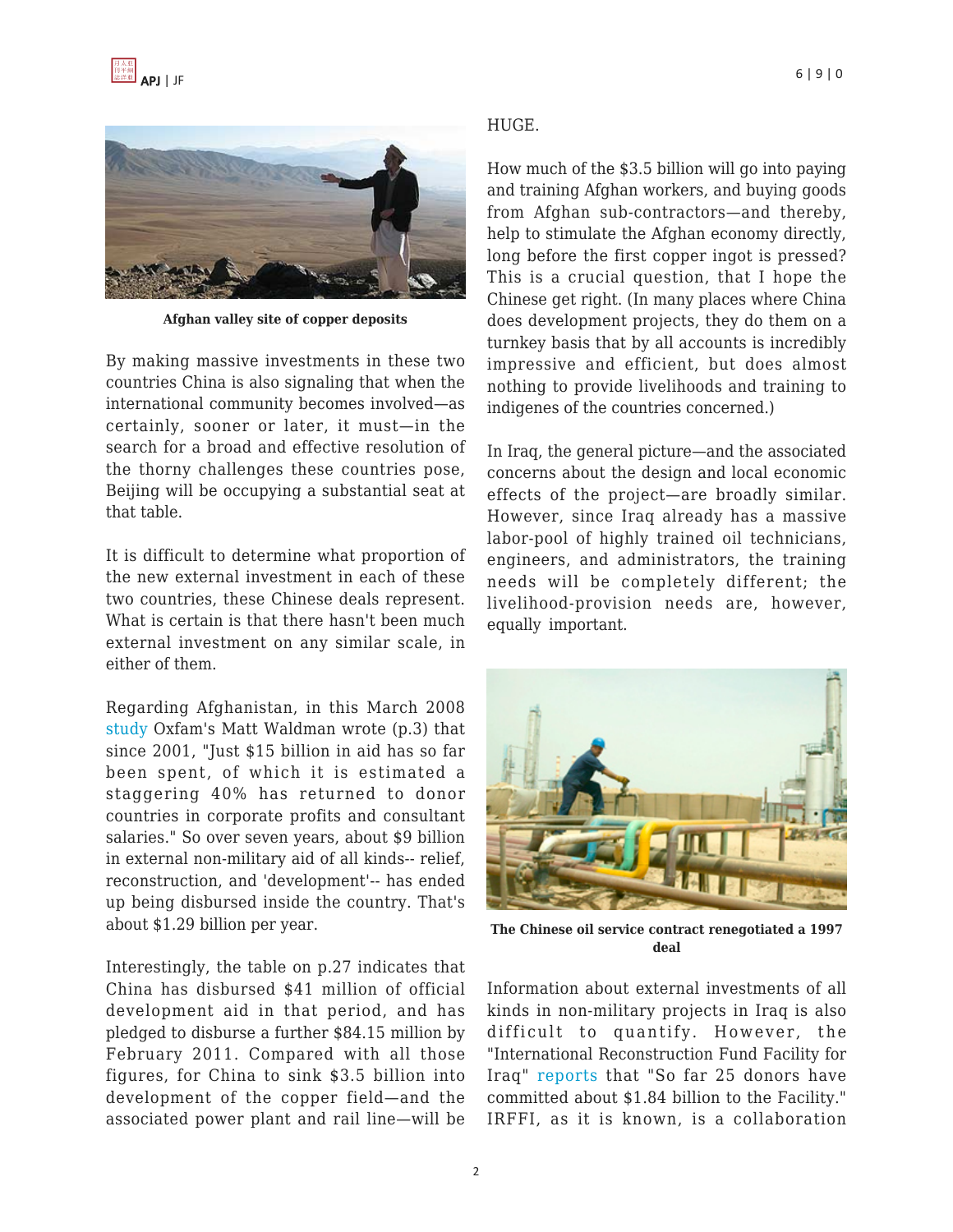

between the World Bank, the UN, and the Government of Iraq.

In the cancer-like proliferation of different agencies, "facilities", and the like that have grown up around the US-led project to "reconstruct" (or deconstruct) Iraq, there is also an "International Compact With Iraq", an Iraqi government initiative in cooperation with the UN and the World Bank, and including many of the same people who contribute to IRFFI., Its [goal](http://www.globalsecurity.org/wmd/library/news/iraq/2006/07/iraq-060706-unnews01.htm) is "to build a framework for Iraq's economic transformation and integration into the regional and global economy." Stockholm provided a venue for the first annual [review](http://www.un.org/apps/news/infocus/sgspeeches/search_full.asp?statID=251) of its activities which included high level representation from 88 nations as well as the IMF, World Bank, United Nations, Organization of Islamic Conference and other international organizations including Condoleezza Rice and Ban Ki-moon, the UN Secretary-General.

China is not recorded as a donor on IRFFI's list of (small-bucks) donors, but Assistant Minister of Foreign Affairs Liu Jieyi did lead a Chinese delegation in the one year review. .

If you want to see how mind-bogglingly bureaucratic, goobledy-gookish, and colonialist the ICI seems to be, look at pages [like this one](https://apjjf.org/javascript:void(0);/*1220295499860*) from the annual review on their website. Your eyes will glaze over, guaranteed.

China's two new investments are a huge deal for the two countries being invested in. And certainly not solely at the economic level.

But think about the challenges that Chinese engineers will face in Afghanistan. Not just the technical (and environmental-protection) challenges, which are huge enough. But also the political and security challenges. Some of these are described in the well-reported [Eurasianet article](http://www.eurasianet.org/departments/insight/articles/pp090708.shtml) by Ron Synovitz.

[Times Online](http://www.rawa.org/temp/runews/2008/05/15/afghanistan-copper-deposits-worth-88-billion-attract-chinese-investors.phtml)'s Jeremy Page is also informative.

He writes, intriguingly,

"It was here, in the Aynak valley, that al-Qaeda trained and planned for the 9/11 attacks that triggered the US-led invasion of Afghanistan in 2001. And it is here, seven years on, that Afghanistan – with the help of British geologists and a Chinese mining company – will lay the foundations of a new economy in the next few weeks..."

Aynak, Ground Zero for major geopolitical change. Who knew?

Aynak is a valley that, according to my Google map is, located a lot closer to Kandahar than to Kabul (Page locates it twenty miles West of Kabul.... On the other hand, he was writing from there, so I guess he must know?) If the Chinese really are also going to build a rail line that comes from western China, through Tajikstan, down through Afghanistan (including Aynak) and through Pakistan to Karachi, then that is extremely significant.



I think the China-Tajikstan connector is already underway...

But the whole project, when completed, will have huge benefits: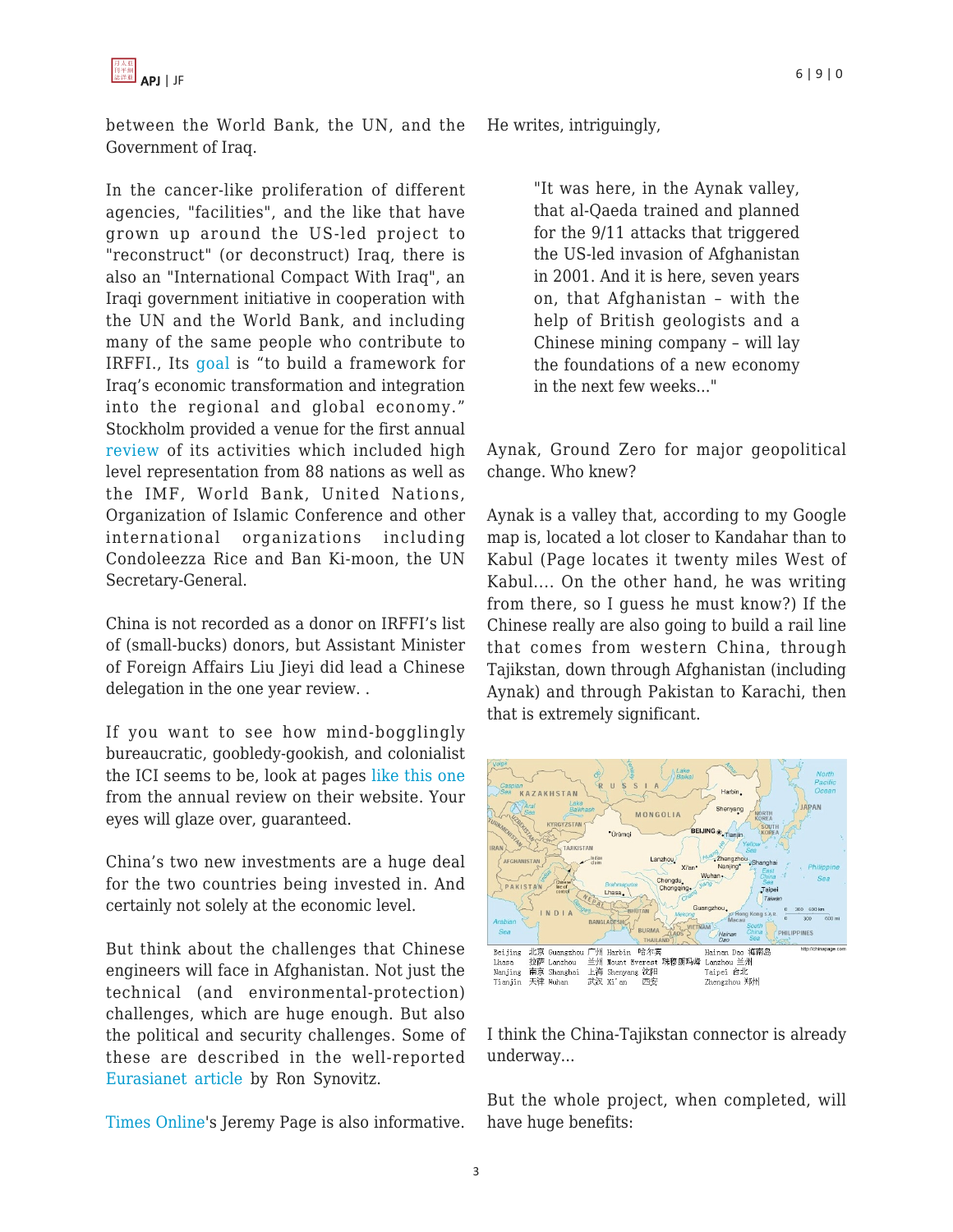

\* for China, in its continuing drive to bring economic development to its far-west regions,

\* for Tajikstan and the other landlocked former-Soviet Stans, which have pretty good Soviet-era railway systems—but so far, most connect to the outside world only through Russia. This new connector would provide new outlets to both China and the Arabian Sea.

\* for Pakistan, which gets access to a whole new hinterland and trading bloc there via Tajikistan, and finally--

\* for Afghanistan, which gets its first ever long distance rail line— and one that connects, moreover, to many other interesting and potentially lucrative places. It also thereby gets a way to start exporting not just the massive amounts of copper said to exist in Aynak but all the rest of its barely scratched-at wealth of mineral resources.

But—and this is a huge but—how can the security of the people who work on these projects in Afghanistan be assured? All the more pressing a question since the Aynak-Karachi segment of the line will have to pass through some prime Taleban heartland.

It is worth noting that China has always had considerable influence in Pakistan. If it proceeds with the whole Aynak project, the task of steering the Pakistani state off its current path toward implosion will be very important indeed.

Anyway, security has been the biggest problem for all the (admittedly much smaller scale) "development" projects that the US and its allies have tried to launch during the lengthy and crushingly unsuccessful years of occupation in Afghanistan, as in Iraq.

Obviously, the Chinese must be discussing this question with the Afghan government. It is probably a huge advantage that the Chinese are not Americans, and not associated with NATO. On the other hand, Beijing does have its own considerable problems with hard-line Islamists among its citizens, who almost certainly have some connections with counterparts in Afghan movements, including the Taleban. So the Chinese security experts will have to work closely with the Afghan authorities to craft a plan that avoids arousing the opposition of the Taleban-- or perhaps, that even cuts them into the deal in some way?



**Taleban forces in Afghanistan**

Karzai has been known in the past to have favored using some form of 'big-tent' approach to reach out to the Taleban, although until now, his suggestions to that end have all been firmly squashed by the Americans. With this Chinese deal in hand, will he have more ability to stand up to the Americans and do what he thinks is best for his country?

One thing seems certain. The Chinese will most likely be very wary indeed of having the US Special Forces "terrorist killers" (or babykillers, depending who you believe) operating anywhere near their worksites. So Karzai will have to start constricting the Special Forces' areas of operations considerably if and when the project gets underway. (Or, boot 'em out of the country completely. Probably the best solution all round.)

NATO? Well, perhaps the Chinese and Afghan